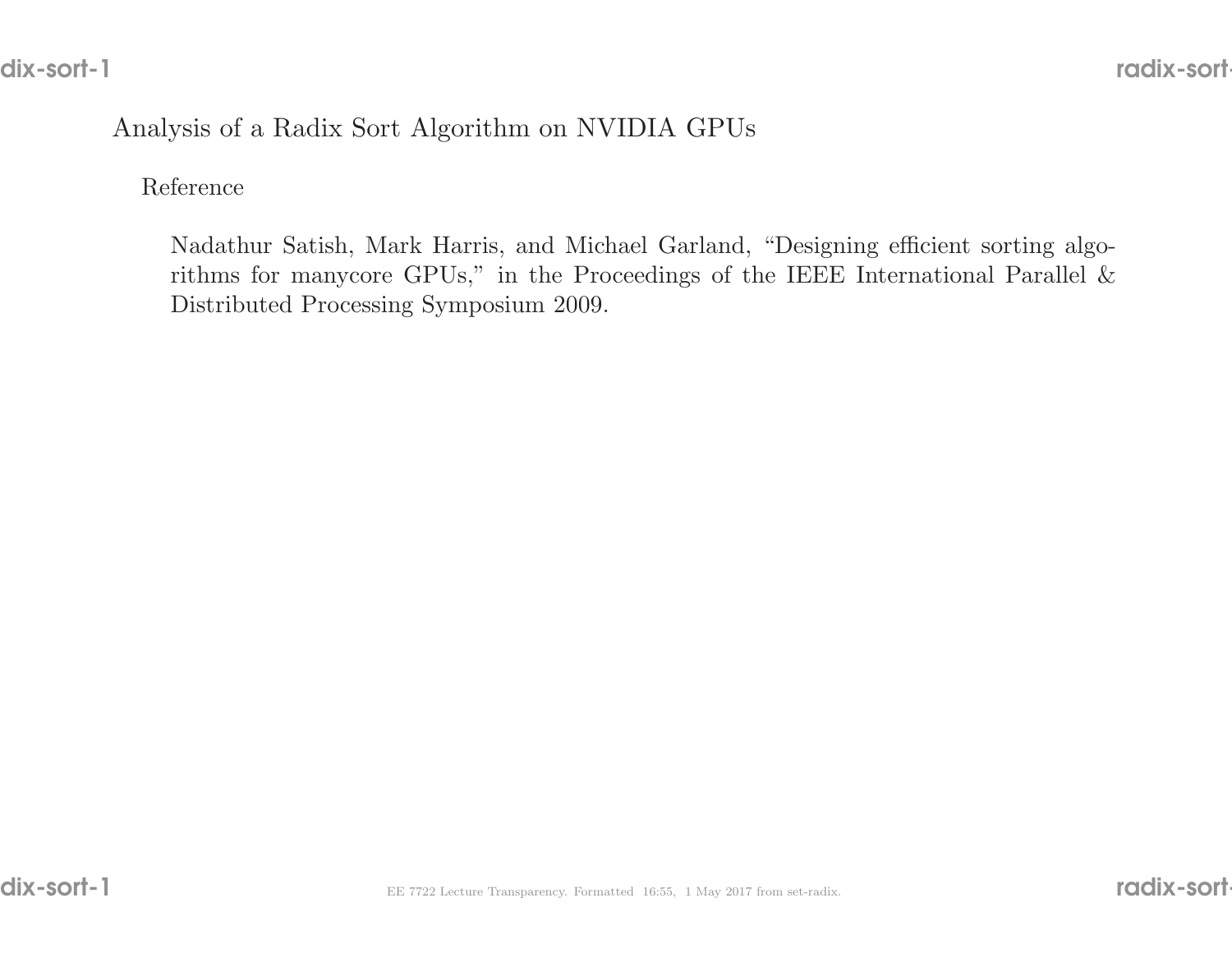## Symbols

# Radix-Sort Specific

| $\, n$         | Number of elements to sort.                             |
|----------------|---------------------------------------------------------|
| $2^{20}$       | Number of elements used in examples here.               |
| h              | Number of bits in bin.                                  |
| $\overline{4}$ | Meaning there are $2^4 = 16$ bins in example histogram. |
| $\mathcal{k}$  | Number of bits in sort key.                             |
| 32             |                                                         |
| $\epsilon$     | Number of array elements per thread.                    |

<sup>4</sup> Based on efficient techniques to find prefix sum in <sup>a</sup> block.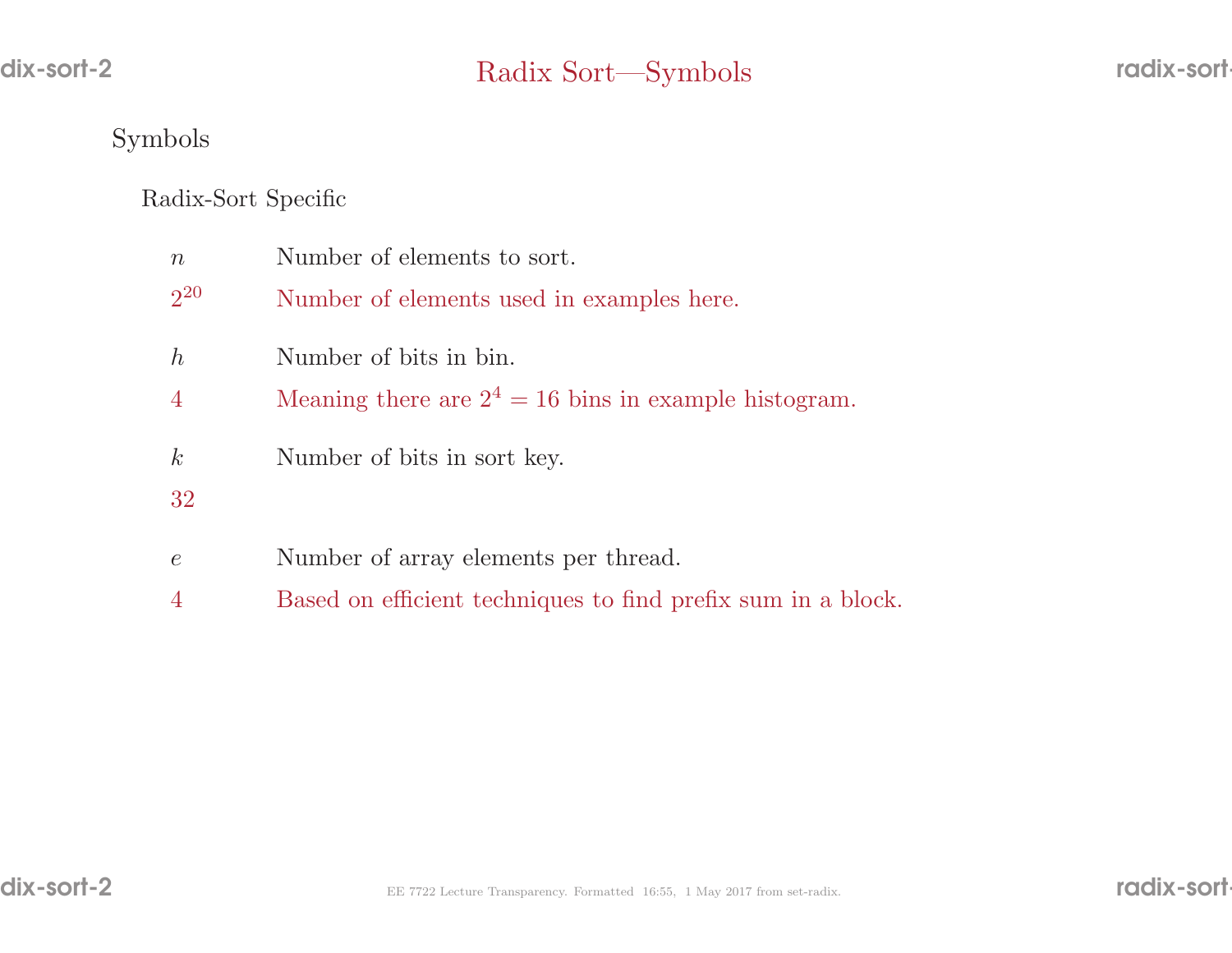## Other Symbols

- $M$ M Number of multiprocessors.<br>16 A medium sized CC 1.0 dex
- A medium sized CC 1.0 device, also a convenient power of 2.

 $G$ Number of blocks in the grid.

 $4M = 64$  Choose so that there are four blocks per MP, which is the maximum number of active blocks active blocks.

BNumber of threads in <sup>a</sup> block.

256

 $\mathcal{p}$ Number of CUDA cores.

> $p =$ 8M for compute capability  $1.0 \le i \le 1.3$ <br>32M for compute capability 2.1<br>192M for compute capability 3.x<br>128M for compute capability 5.x, 6.1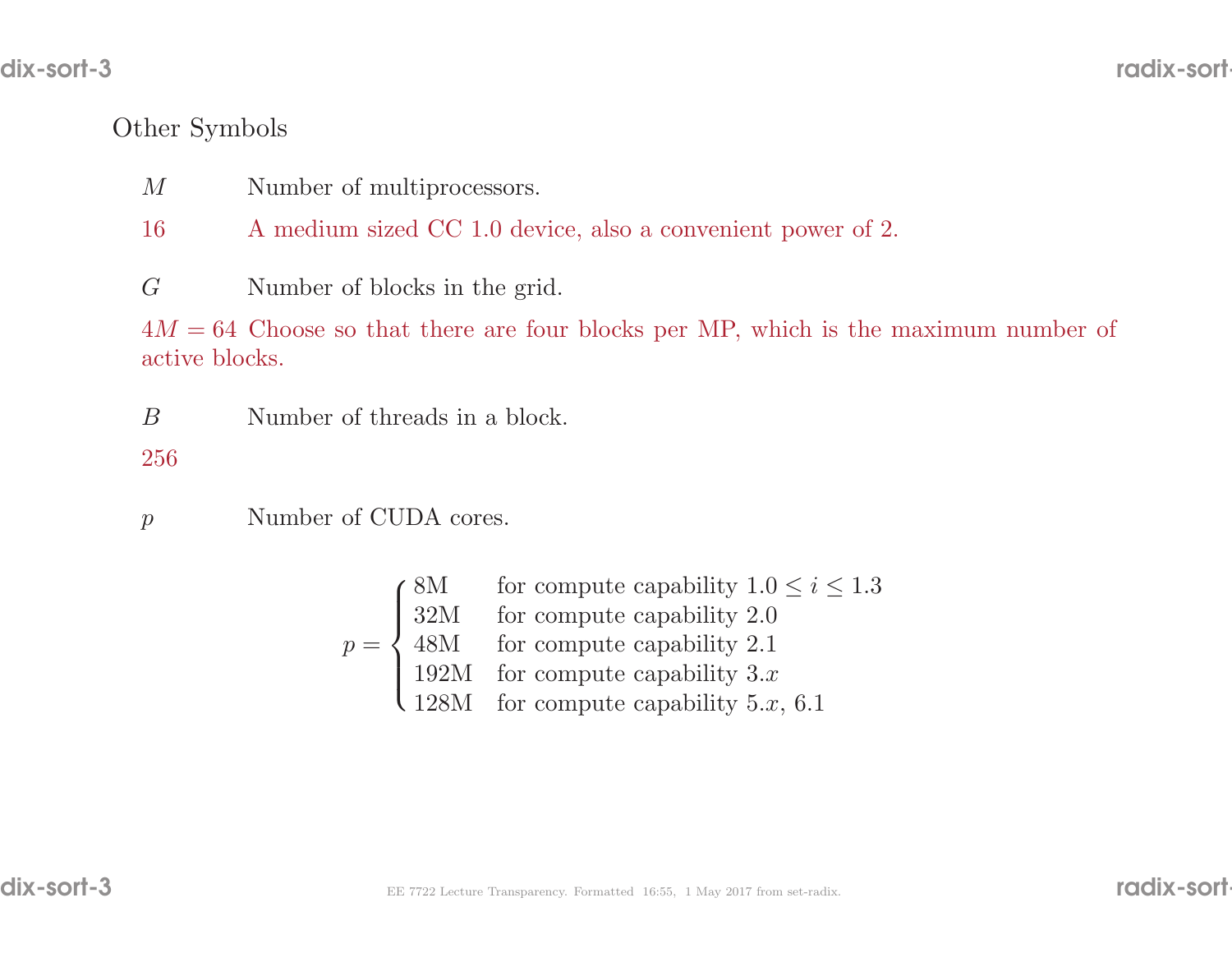# Derived Quantities:

| $\frac{k}{h}$                              | Number of global iterations.  |
|--------------------------------------------|-------------------------------|
| $\frac{32}{4} = 8$                         |                               |
| eB<br>$4 \times 256 = 1024$                | Number of elements per tile.  |
| $\frac{n}{eB}$<br>$2^{20}2^{-10} = 2^{10}$ | Number of tiles in the array. |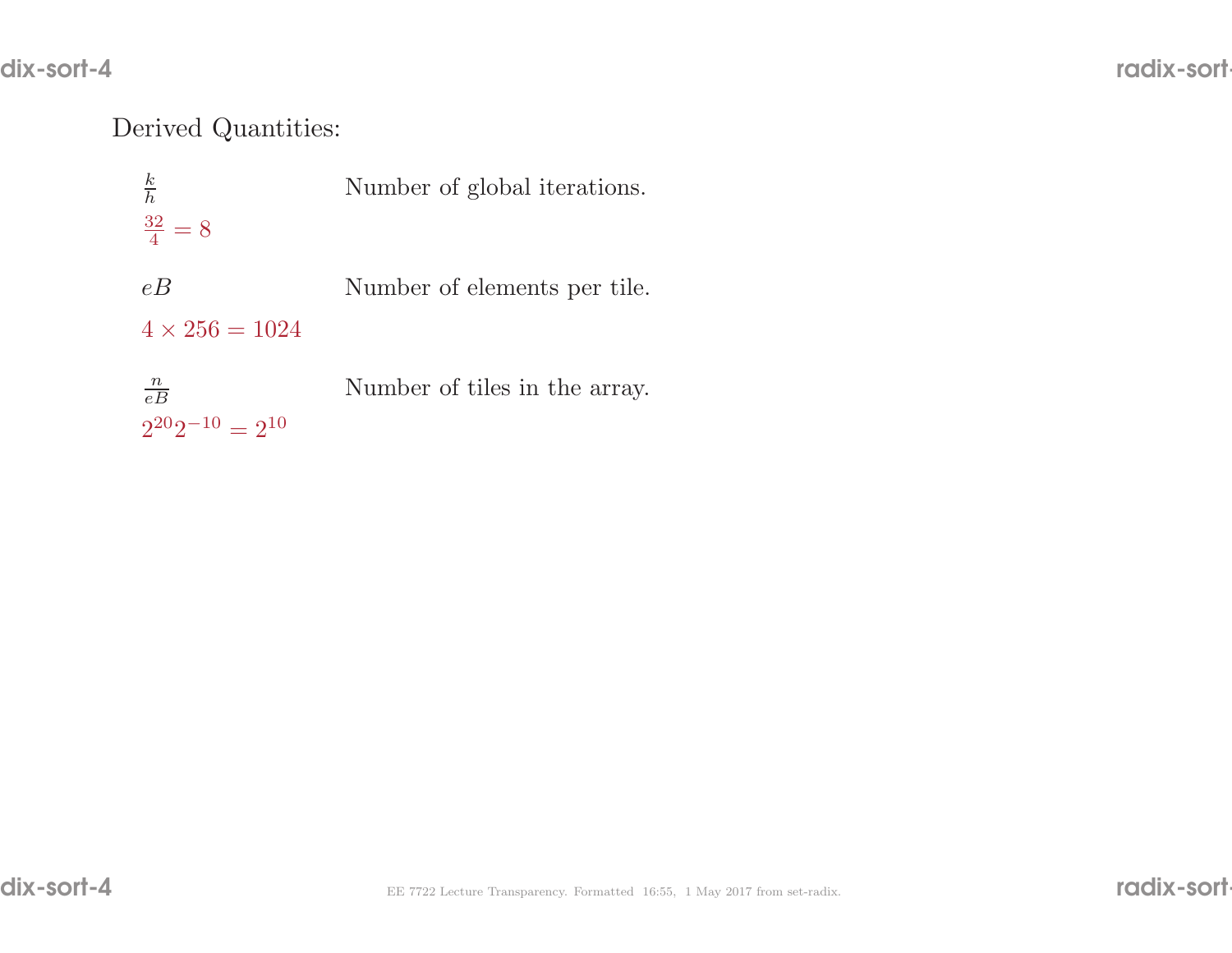# Data Analysis

Pass <sup>1</sup>

| 2n<br>$2^{21}$                            | Read and write array elements.                                                        |
|-------------------------------------------|---------------------------------------------------------------------------------------|
| $\frac{2^h}{eB}n$<br>$2^{10}2^4 = 2^{14}$ | Write per-tile histograms $\left(\frac{n}{eB}$ tiles times $2^h$ bins per histogram). |
| $G2^h$<br>$64 \times 2^4 = 2^{10}$        | Write per-block histograms.                                                           |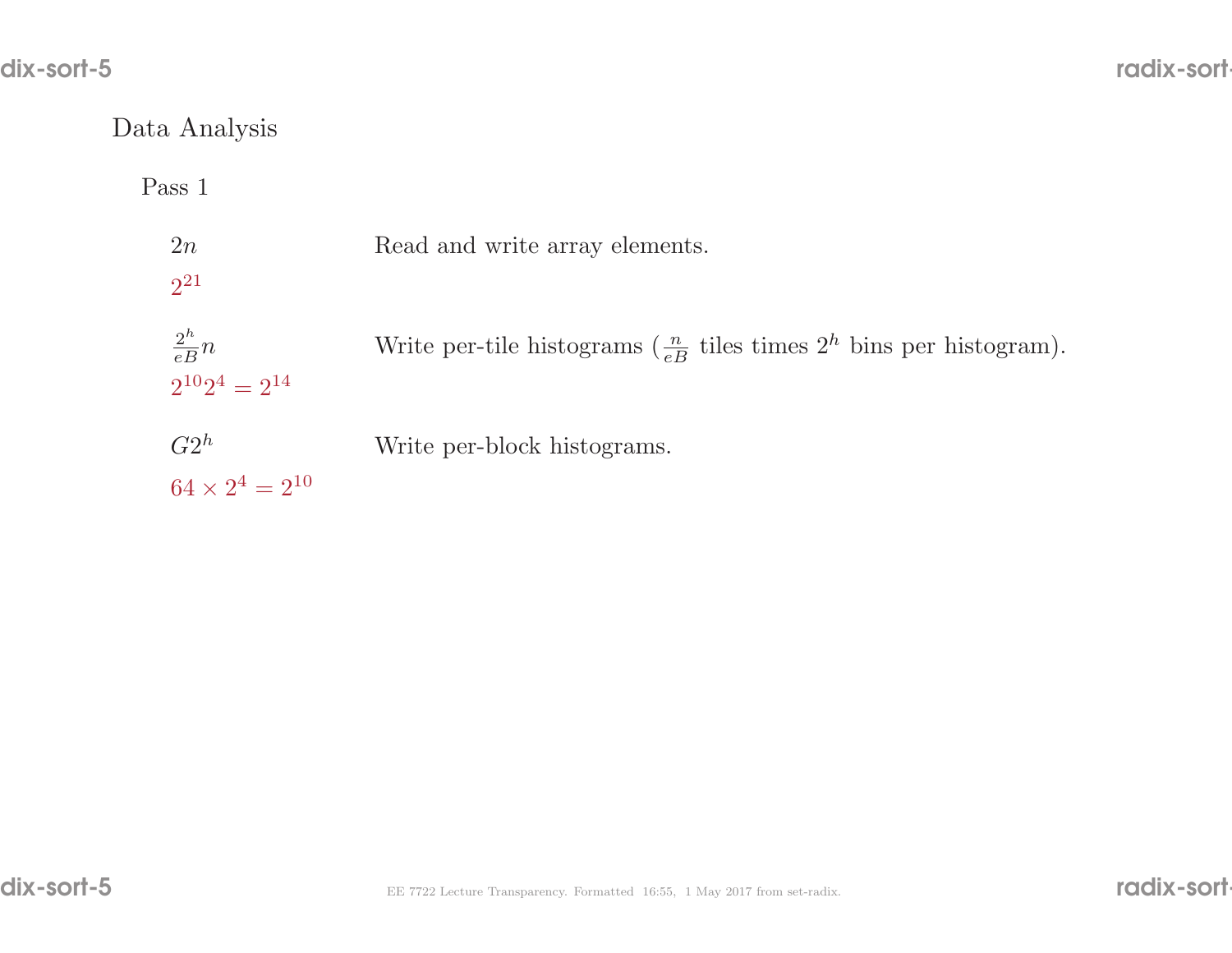## Pass <sup>2</sup>

| 2n<br>$2^{21}$                                       | Read and write array elements.                                        |
|------------------------------------------------------|-----------------------------------------------------------------------|
| $\frac{2^h}{eB}n$<br>$2^{10}2^4 = 2^{14}$            | Read per-tile histograms.                                             |
| $G^22^h$<br>histogram.<br>$64^2 \times 2^4 = 2^{16}$ | Read per-block histograms. Note that each block reads every per-block |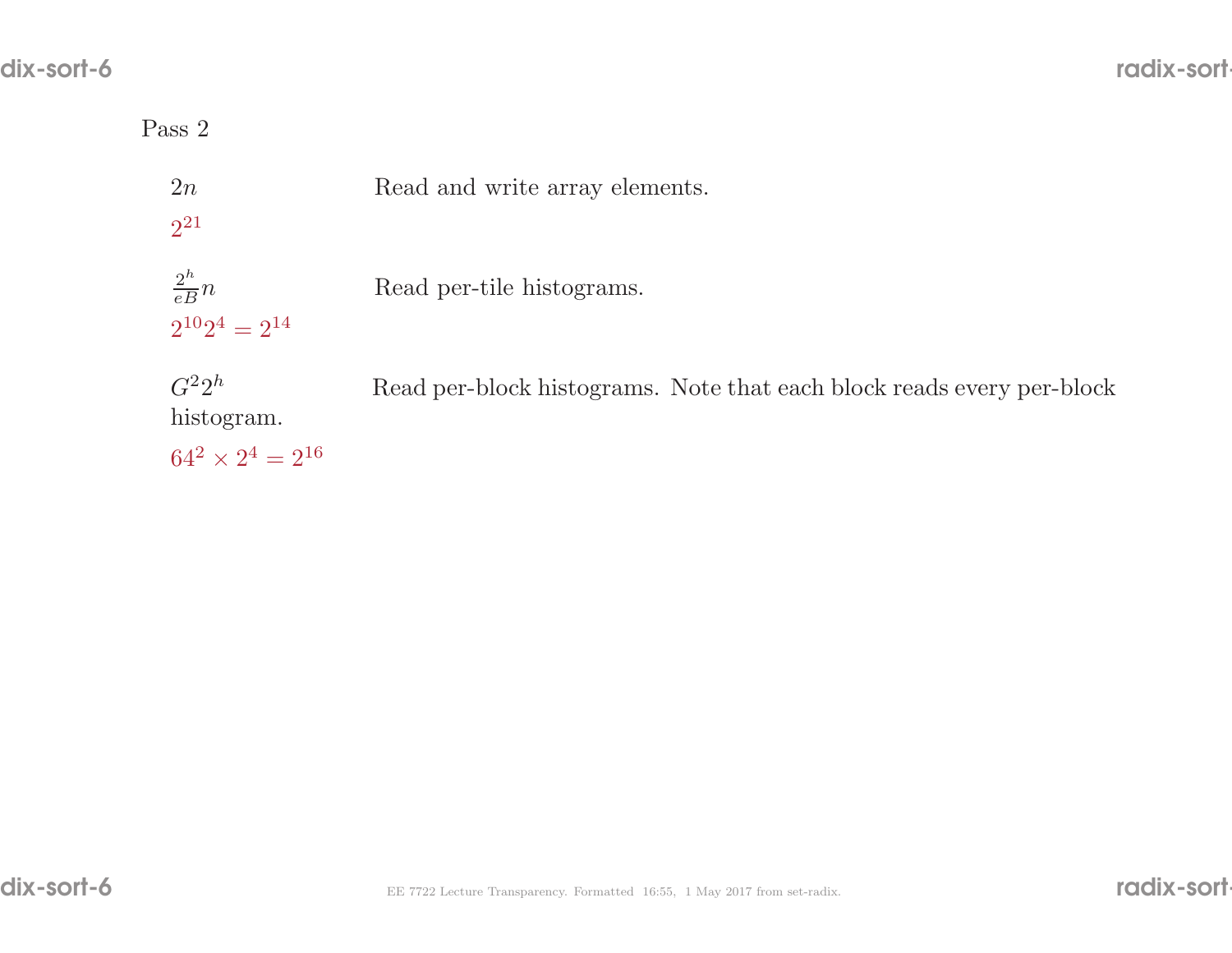Total data transfer for both passes and all <sup>g</sup>lobal iterations

$$
\left(4n + 2\frac{n}{eB}2^{h} + G^{2}2^{h} + G^{2}h\right)\frac{k}{h}
$$

$$
\left(2^{22} + 2 \times 2^{10}2^{4} + 64^{2}2^{4} + 64 \times 2^{4}\right)\frac{32}{4}
$$

$$
\left(2^{22} + 2^{15} + 2^{16} + 2^{10}\right)8
$$

$$
\left(2^{22} + 2^{11}2^h + 2^{12}2^h + 2^8 2^h\right) \frac{32}{h}
$$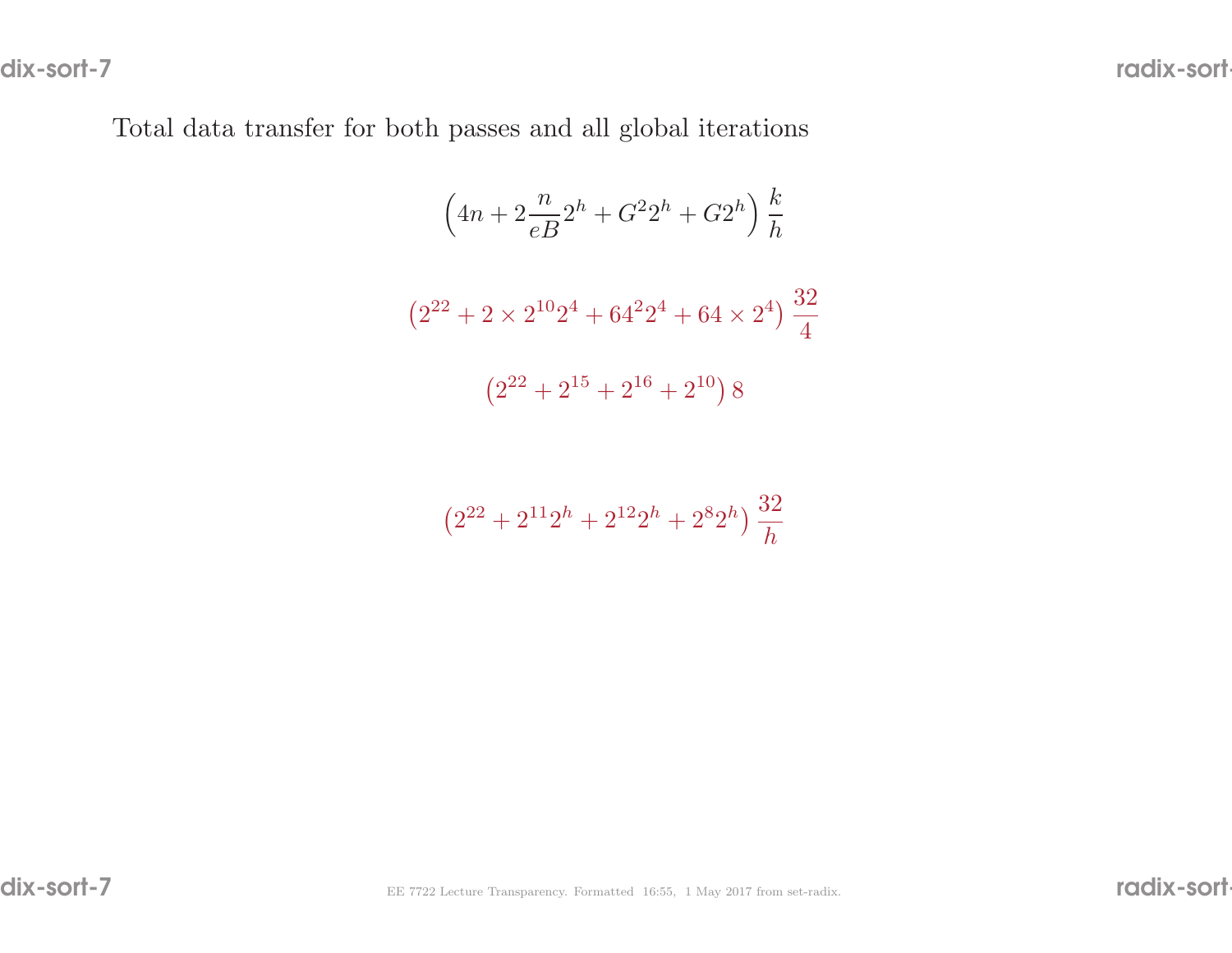# Choice of <sup>h</sup> to Minimize Data Transfer

Minimize expression of form  $(a + 2<sup>h</sup>)/h$ .

If  $a = 0$  then  $h = 1/\ln 2 \approx 1.443$ .

For a corresponding to tile sizes:

| Tile Bin Size      |
|--------------------|
| Size To Minimize   |
| Data               |
|                    |
| $1024$ , h = 7.33  |
| $512$ , $h = 7.01$ |
| $256$ , h = 6.55   |
| 128, $h = 6.00$    |
|                    |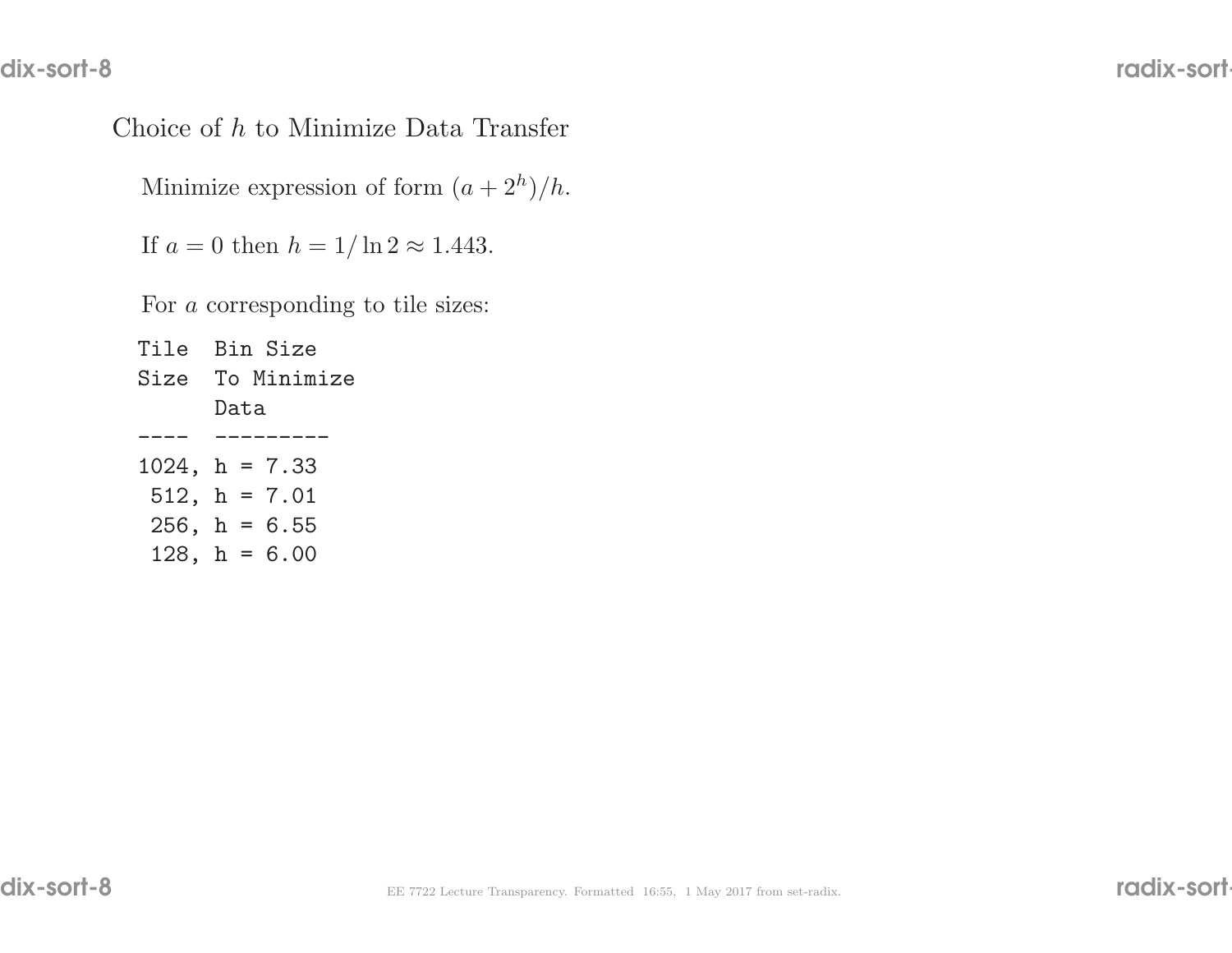## Computation Analysis

Pass <sup>1</sup>

 $c_{\rm s}nh\overbrace{{\rm lg}(eB)}$ Prefix $\lg(eB)$  Sort within block.  $c_{\rm s}2^{20} \times 4 \times 10$  $c_{c1}n + c_{c2} \frac{n}{eB} 2^h$  Compute histograms.  $c_{c1}2^{20} + c_{c2}2^{10}2^4$ 

#### Pass <sup>2</sup>

 $c_{\rm sc}2^{20}$ 

 $c_{\text{gh}}G(G2^h + h2^h)$  Compute global histogram.  $c_{\text{gh}}64(64 \times 2^4 + 2^6) \approx 2^{14}$ 

| $c_{\rm of} \frac{n}{eB} h 2^h$ | Compute tile digit offsets. |
|---------------------------------|-----------------------------|
| $c_{\rm of}2^{10}2^6$           |                             |
| $c_{\rm sc} n$                  | Scatter.                    |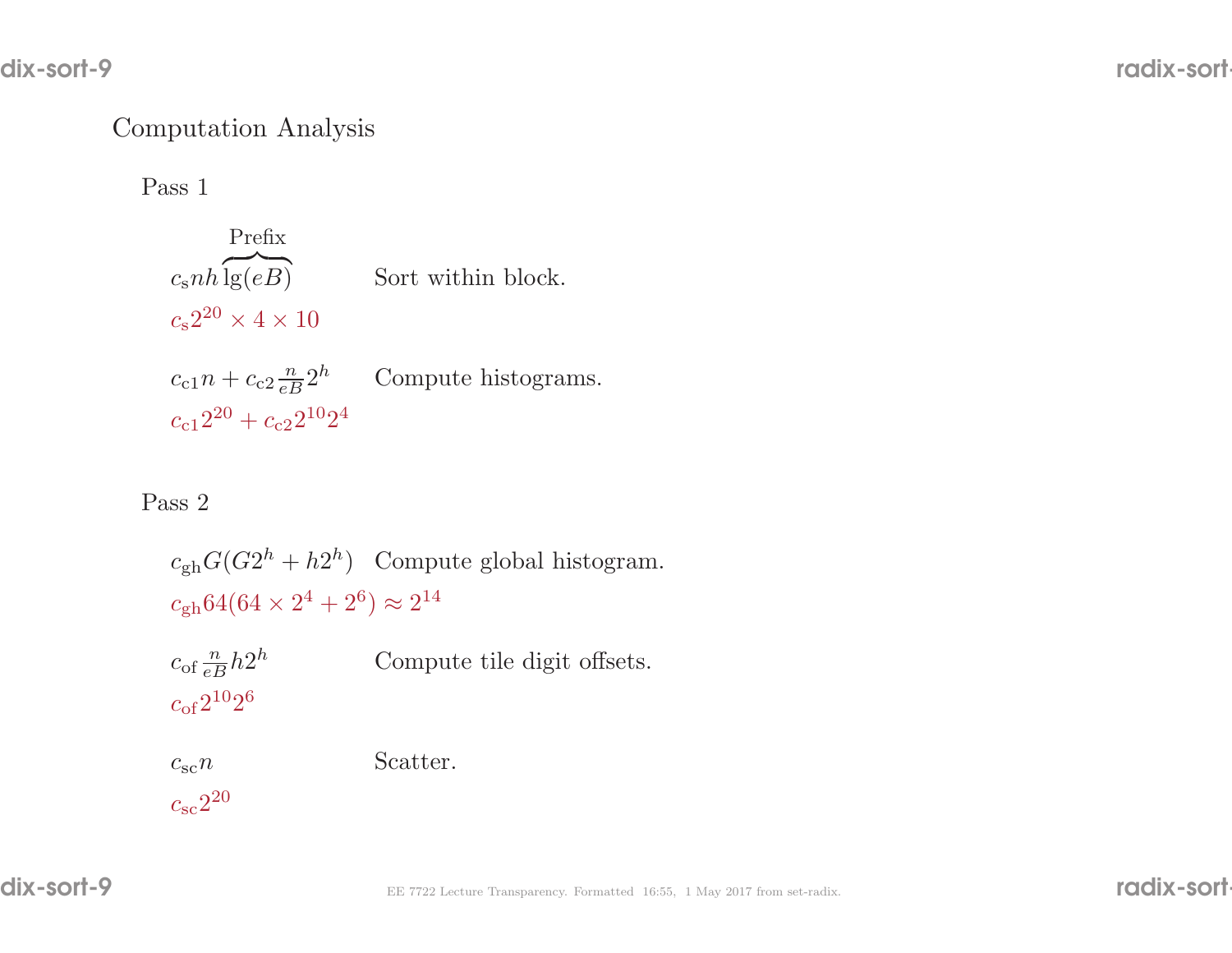lix-sort-10

Total for both passes and all <sup>g</sup>lobal iterations

$$
\left[ n (c_8 h \lg(eB) + c_{c1} + c_{sc}) + \frac{n}{eB} 2^h (c_{c2} + c_{of} h) + c_{gh} G (G 2^h + h 2^h) \right] \frac{k}{h}
$$
  
= 
$$
\left[ n \left( c_8 \lg(eB) + \frac{c_{c1}}{h} + \frac{c_{sc}}{h} \right) + \frac{n}{eB} 2^h \left( \frac{c_{c2}}{h} + c_{of} \right) + c_{gh} G 2^h \left( \frac{G}{h} + 1 \right) \right] k
$$

Analysis

Dominant term using default values is sort within block:

 $c_{\rm s}nh\lg(eB)$  or  $c_{\rm s}2^{20}\times4\times10$ 

Note that this makes  $h$  irrelevant for computation:

All iterations:  $(c<sub>s</sub>nh \lg(eB)) \frac{k}{h} = (c<sub>s</sub>n \lg(eB)) k$ .

lix-sort-10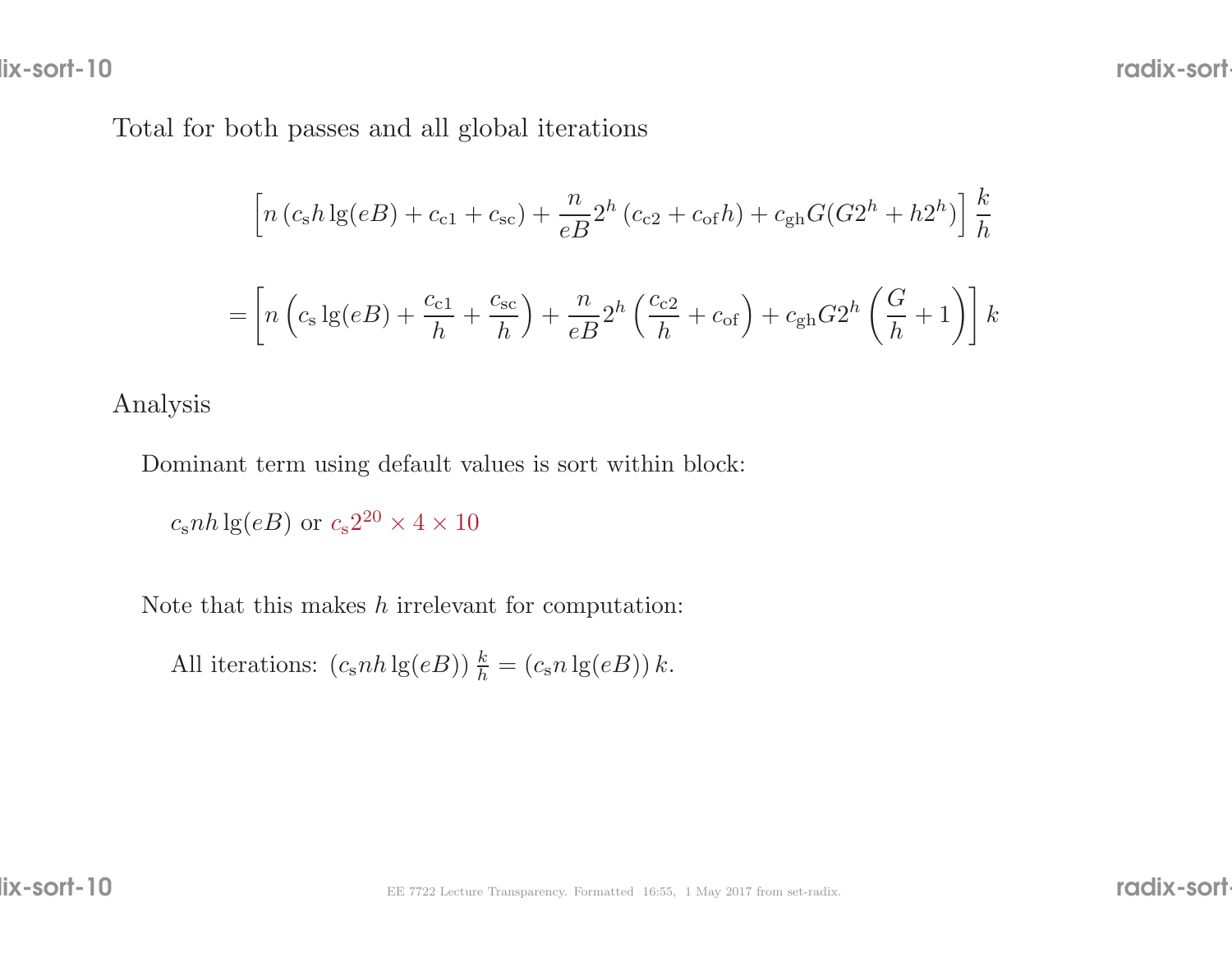#### Block Size Effect

Smaller blocks reduce block sort time (which dominates).

Smaller blocks increase time spent on histograms and offsets.

Offset time:  $c_{\text{of}}\frac{n}{eB}h2^h$  or  $c_{\text{of}}2^{10}2^6$ .

Solving for block size that makes offset and block sort time equal:

$$
csnh \lg(eB) = cof \frac{n}{eB} h2h
$$

$$
eB \lg(eB) = \frac{cof}{cs} 2h
$$

For sample values  $eB = 7.79$  or  $B = 1.95$ .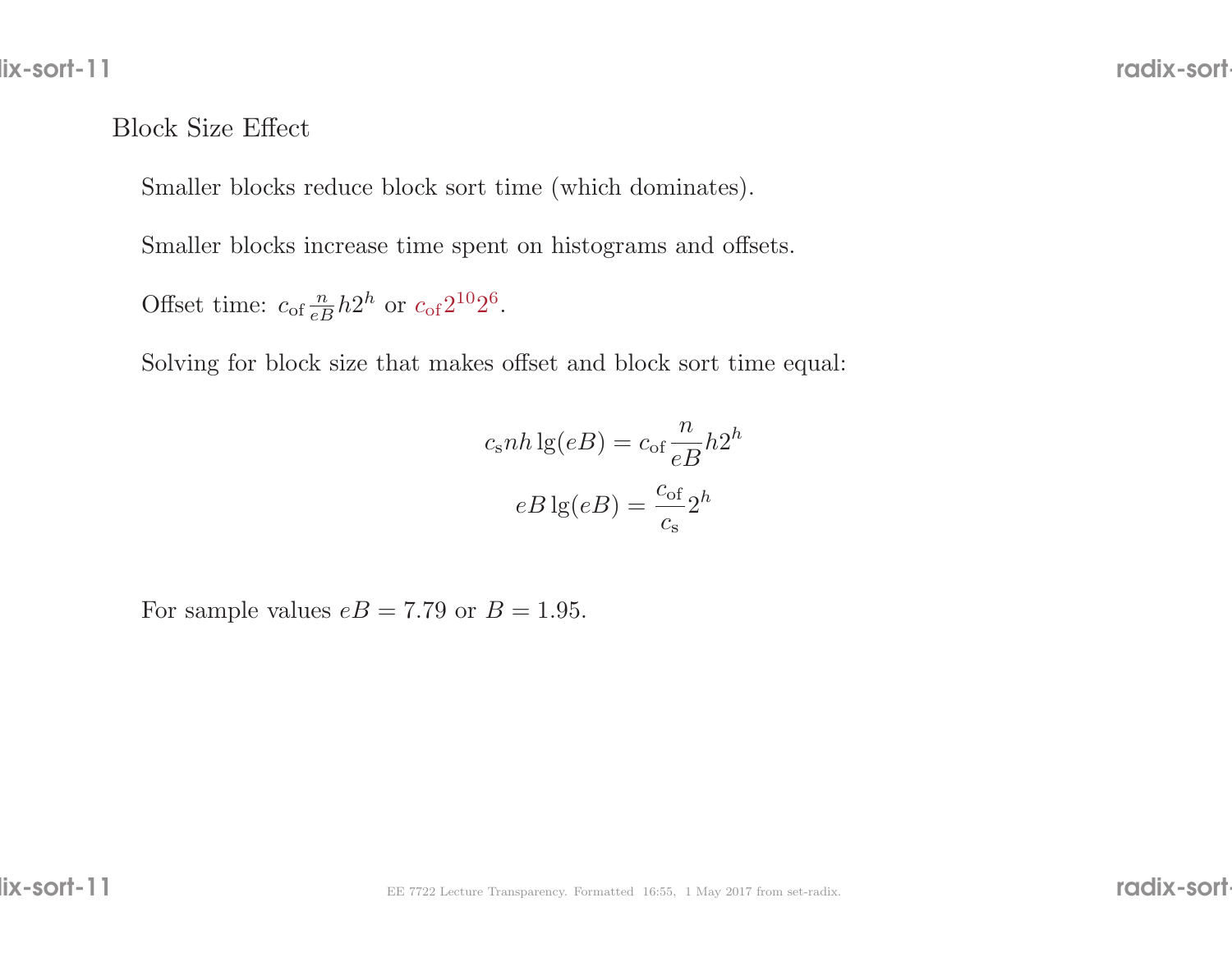#### Block Size Analysis Conclusions

Dominant term reduced with smaller block size, until block size 1.95.

We know making block smaller than <sup>32</sup> (warp size) will hurt efficiency.

So block size should be 32.

Other benefits: less use of shared memory so more blocks can be active.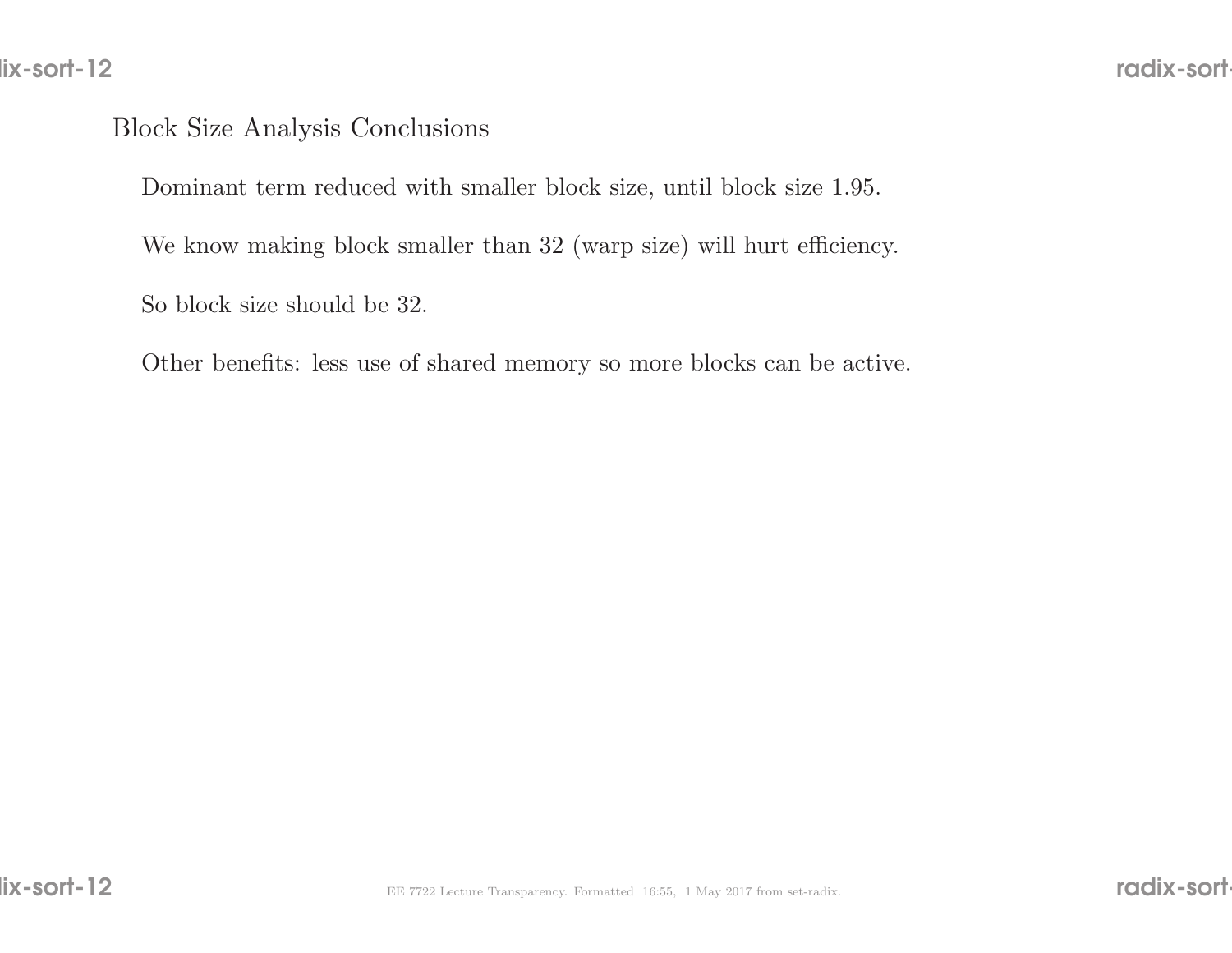Computation vs. Memory Bandwidth

Should we focus on minimizing data access (communication)?

Should we focus on minimizing computation?

Some Background

For a Pascal GTX 1080 GPUs: 14 insn  $/$  B or 55 insn  $/$  int ... . . . assuming an instruction mix with <sup>a</sup> throughput of <sup>128</sup> thd / cyc / MP.